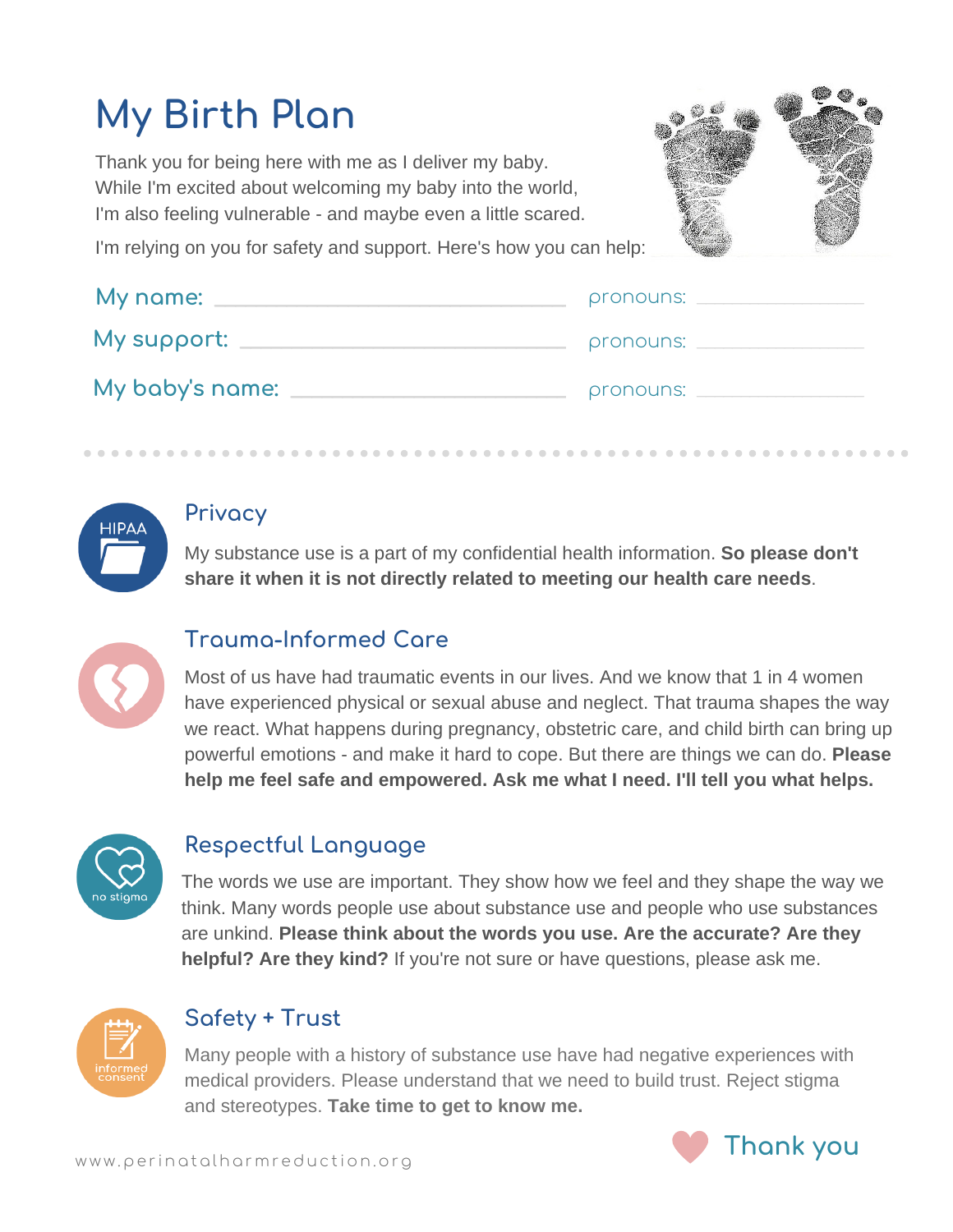

## **Informed Consent**

Talking about substance use and exposure is an important part of everyone's health care. But it can be risky. Some people use that information to harm parents, babies, and families. Please respect my need to feel safe and reassured we are getting high-quality care.



Please protect our health information. Don't share it with third parties.

You may share information with:



If you have questions about my substance use just ASK ME. Use SBIRT: screening + brief intervention + referral to treatment.

Visit the University of Missouri-Kansas City's site [www.sbirt.care](https://www.sbirt.care/) to learn more.



Explain the purpose and medical necessity of any screenings or tests, including the benefits and the risks. Offer me choices and safe alternatives.

> REMEMBER: Signing a general "consent to treat" form is not the same as informed consent.





## **Ask for my Consent**

Talk to me before collecting our urine or blood. Get my informed consent before collecting my baby's urine, blood, meconium, or umbilical blood + tissue.



Test results can be wrong.

Please confirm any positive results with a second test that meets confirmatory standards before making any reports or disclosing any of our health care information.



A positive drug test is not evidence of abuse or neglect. If you are required to share positive test results, find out how to make the notification, who should receive that information, and how that information will be used. Child welfare may not be the appropriate agency to call.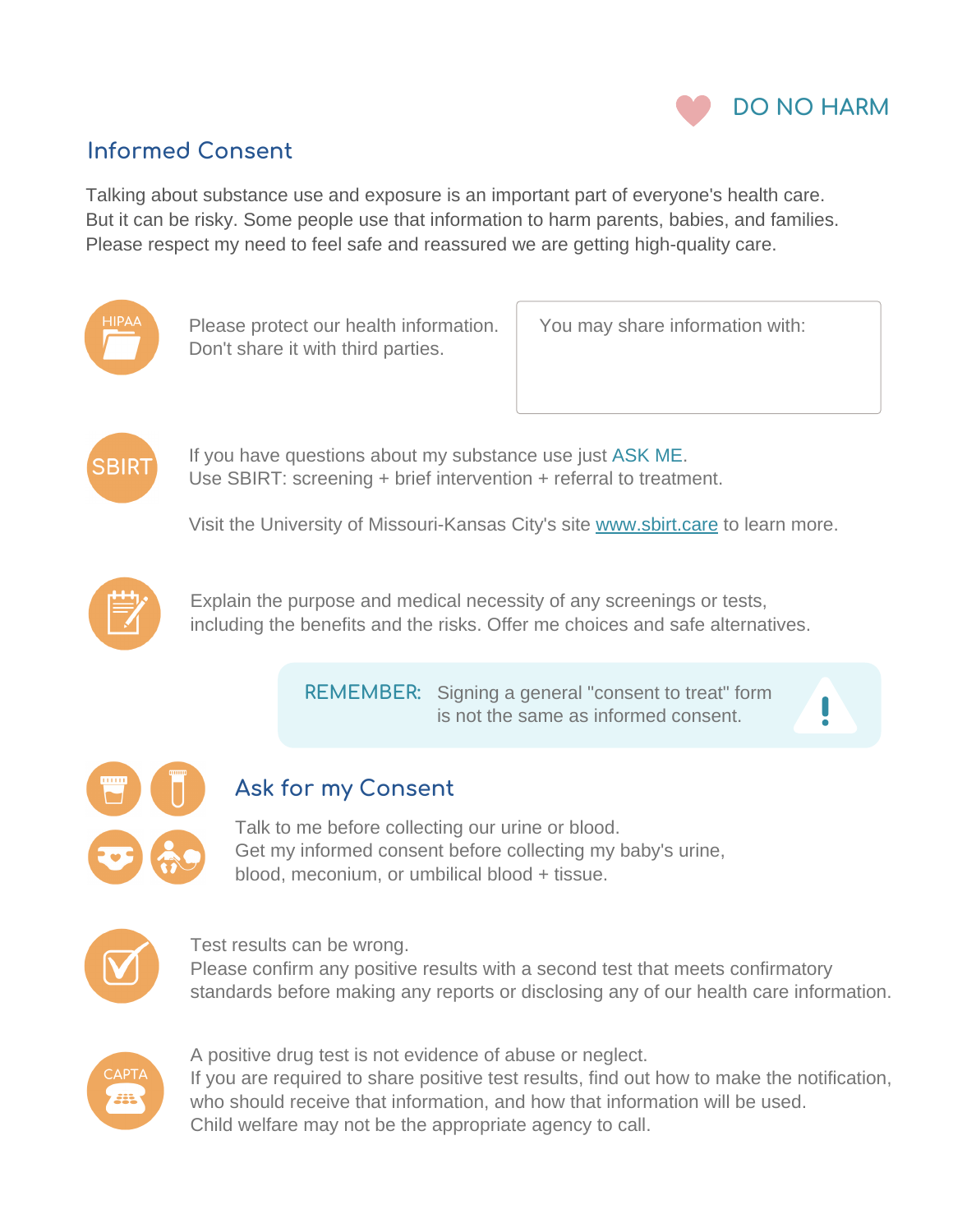# **My Health History**

Please ask me about my current and past health care needs.

| my diagnoses and conditions:                   |
|------------------------------------------------|
| surgeries I've had:                            |
| medications I am taking:                       |
| medications I stopped taking during pregnancy: |
| things I've done to have a healthy pregnancy:  |
| my past pregnancies and births:                |

## **Special Healthcare Needs**

I may need accommodations, interventions, and support for these health conditions:

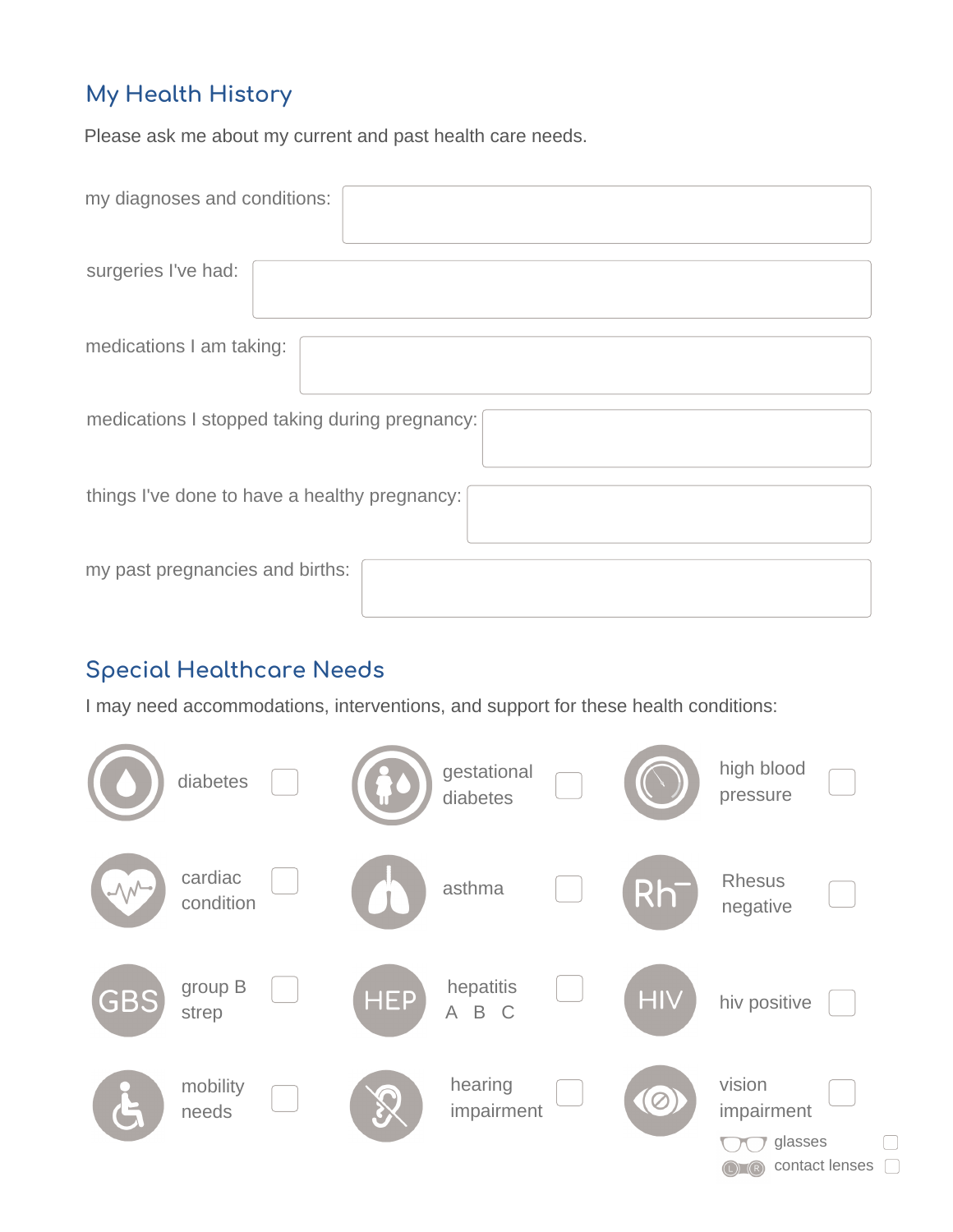#### **Labor**

Help me have a safe and supported labor:



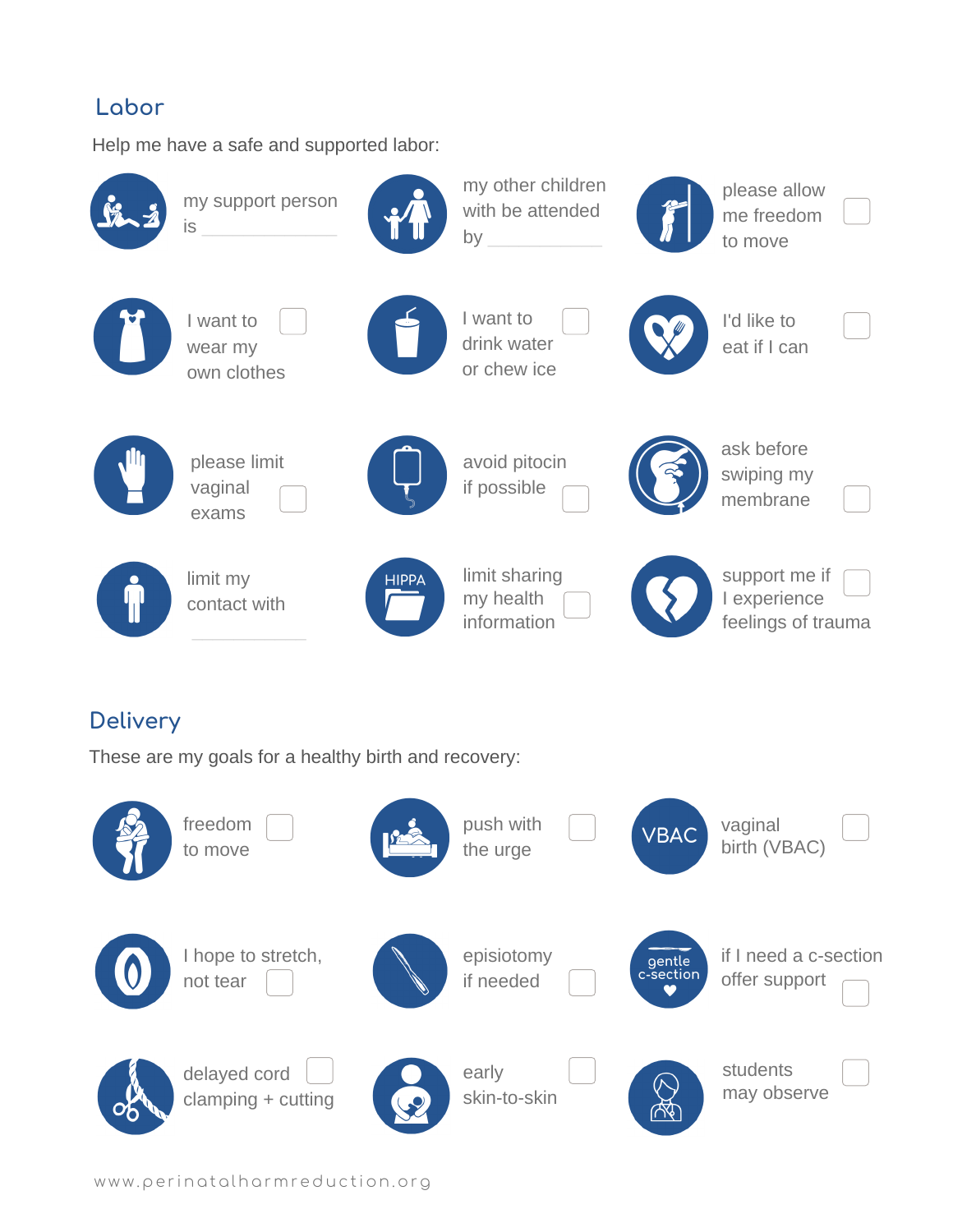## **Pain Management**

My needs for pain management may be different from other people's. Please learn about any medications I may be taking and understand how they may affect the type of pain relief I need. Higher doses of opioids may be required to appropriately manage my pain.



ways to manage pain. Help me find the solutions that are right for me. I want to learn about :

## **Couplet Care**

Help me bond with my baby after the birth.

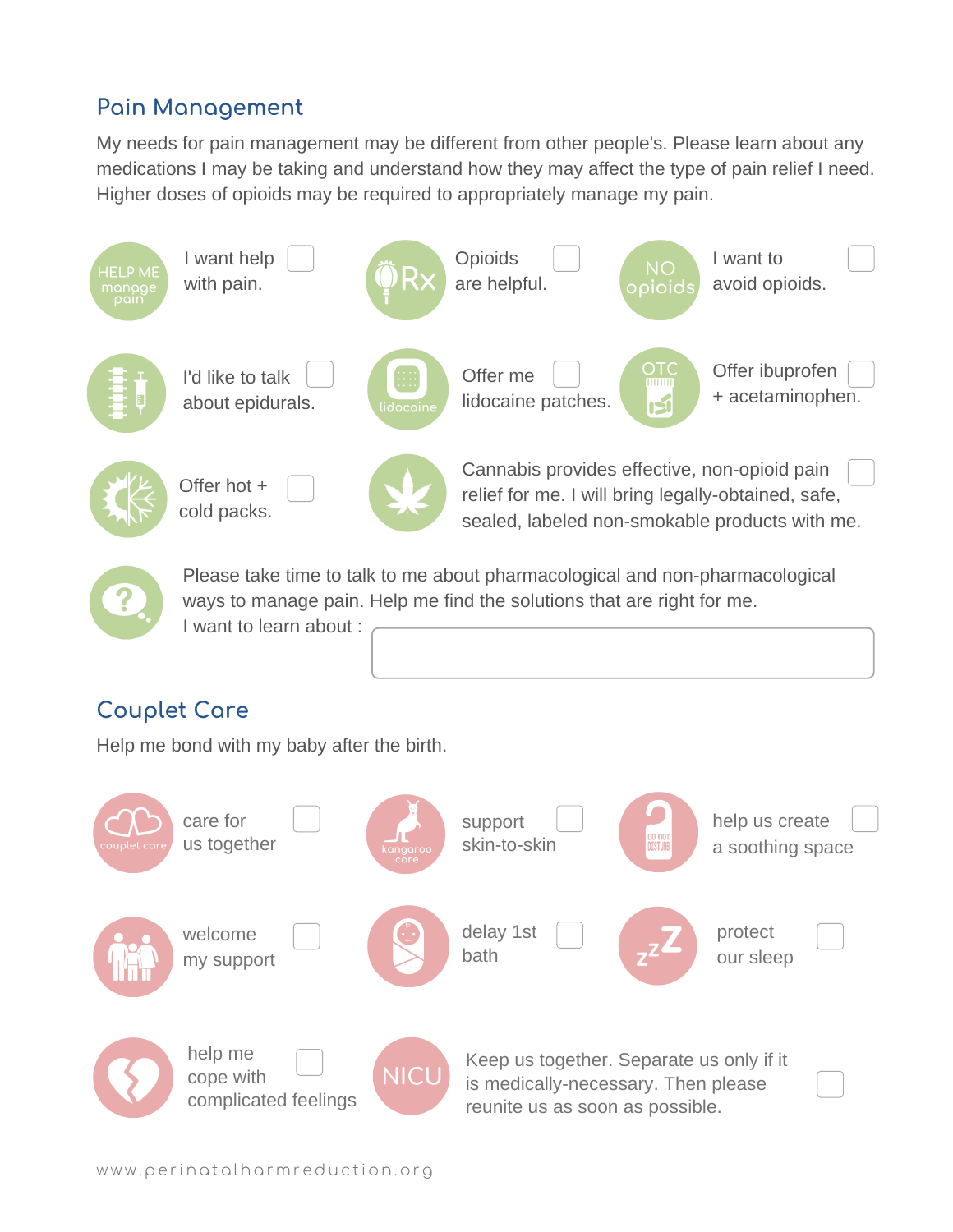## **My Postpartum Pain Management**

Please talk to me about:





care essentials for postpartum recovery



birth control + sexual health

referrals for follow-up appointments

#### **My Medication**

Opioid Agonist Therapy (OAT) + Medication-Assisted Therapy (MAT) are the standard of care.

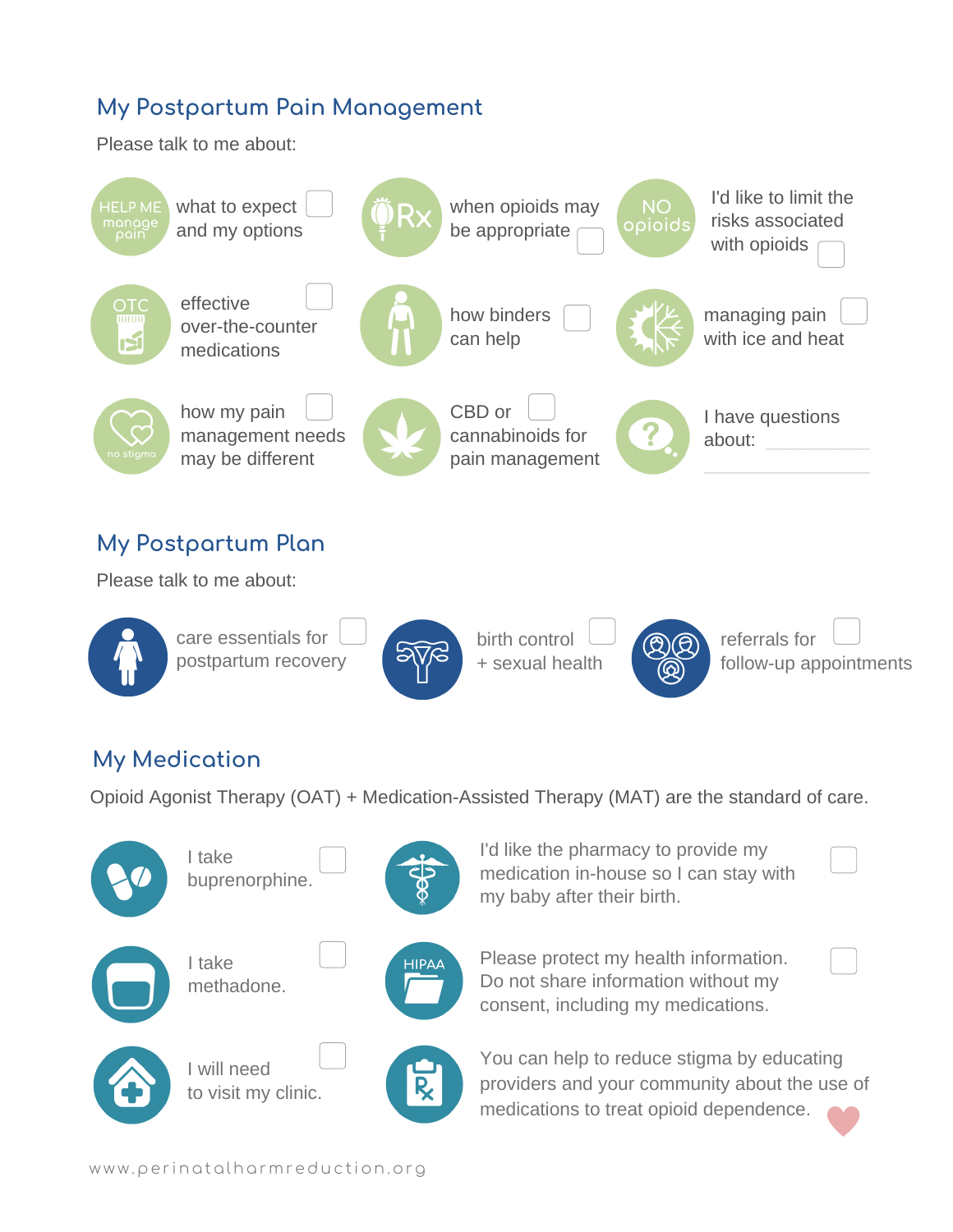# **Neonatal Opioid Withdrawal (NOW) and Neonatal Abstinence Syndrome (NAS)**

These are the most important things babies would tell you about NOW and NAS:

- Use the right words. I am not an addict. Addiction is a set of behaviors babies can't do.
- I was exposed to opioids or other substances. These substances shouldn't lead to stigma.
- I have a temporary and treatable condition. If I need support, try EAT SLEEP CONSOLE.
- My parent may or may not have a substance use disorder. They may be using medication.
- My potential is limitless. My exposure won't determine my outcomes; how you treat me will.

## **If My Baby's Behavior Shows Signs of Exposure + Withdrawal**

I want to follow the Eat Sleep Console model of care because babies who stay with their parents, breastfeed, and have their sleep protected show fewer signs of withdrawal and have shorter hospital stays. If my baby needs more support than ESC, I'd like to talk about the risks and benefits of pharmacological care (with opioids) and non-pharmacological care (without opioids) before we make a care plan.

NOTE: If you use the Finnegan scale please teach me how to score so we can work together to learn about my baby's cues and what they need.